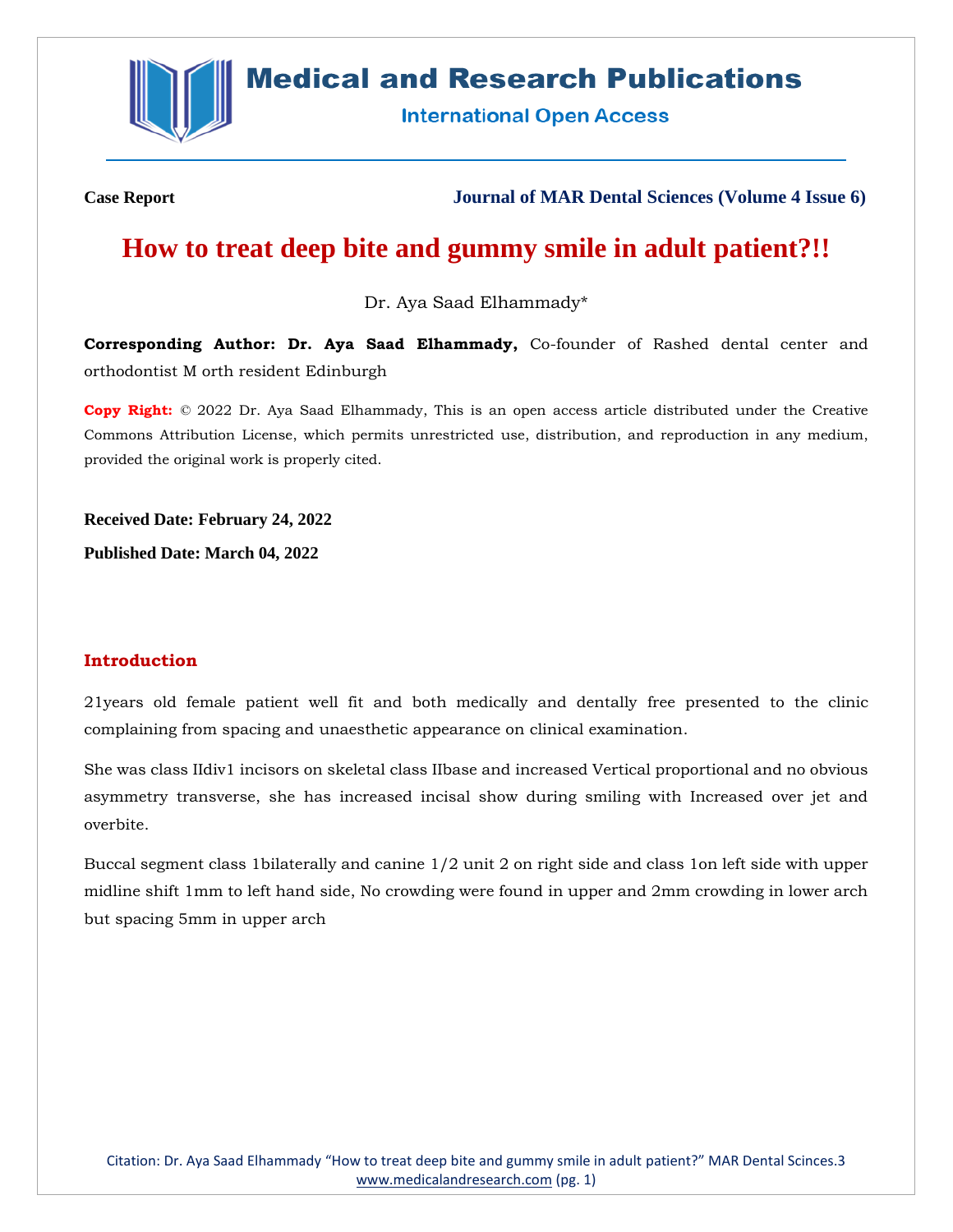

| Initials                   | HA                     |
|----------------------------|------------------------|
| Sex                        | Female                 |
| Age at start of treatment  | 21                     |
| <b>Patient Complaint</b>   | Spacing and appearance |
| Medical History            | Free                   |
| Other relevant information | Free                   |

#### **Extra Oral Assessment:**

| Absent teeth                         | None |
|--------------------------------------|------|
| Teeth of poor prognosis              | None |
| Other relevant radiographic findings | None |

#### **Intra Oral Assessment**

| Skeletal Antero-Posterior  | Class II                   |
|----------------------------|----------------------------|
| Skeletal Vertical          | Increased LAFH             |
| <b>Skeletal Transverse</b> | No obvious asymmetry       |
| Soft Tissue Assessment     | Normal upper and lower lip |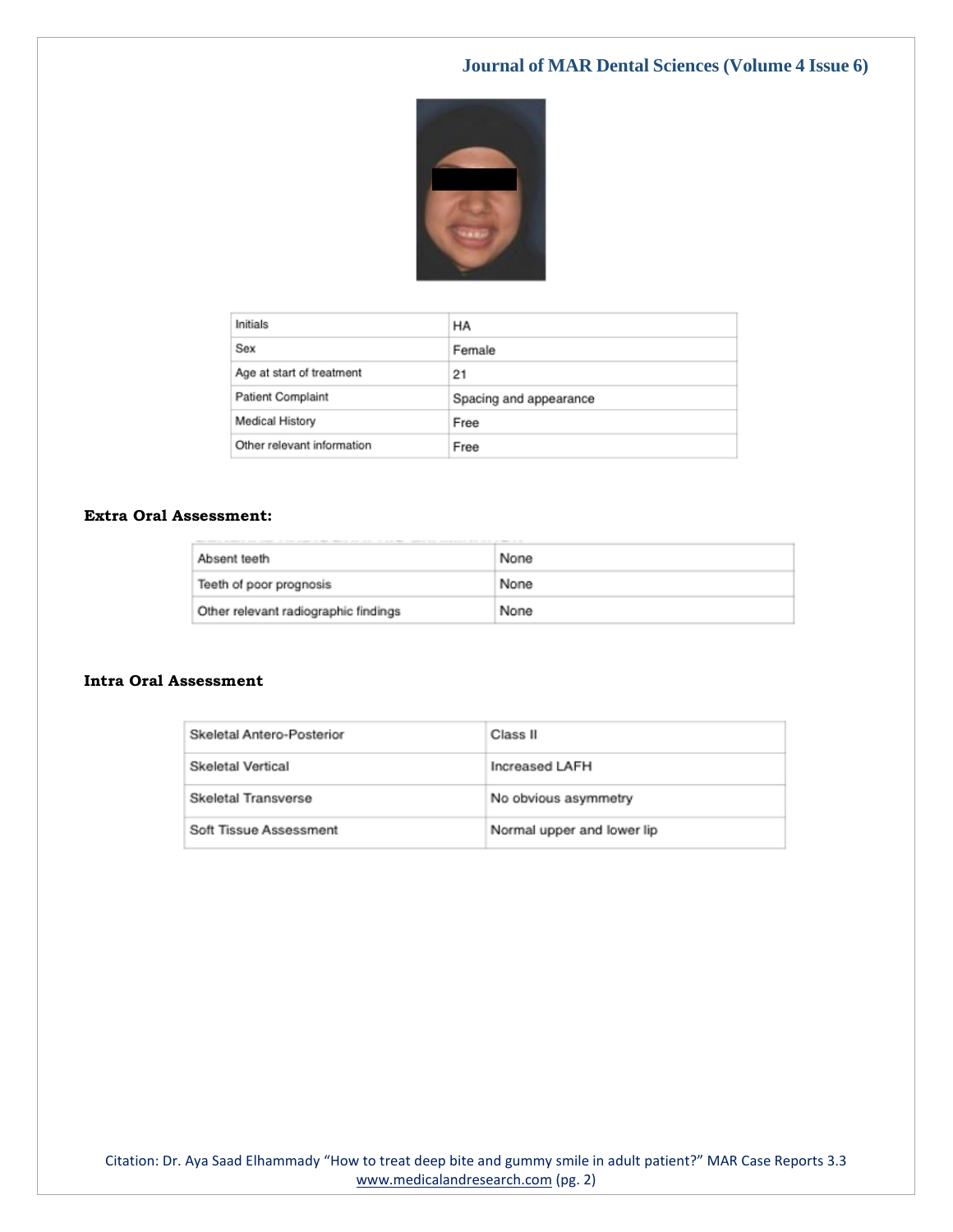## **General Radiographic Examination**



#### **Pre-Treatment Photographs: Extra Oral**





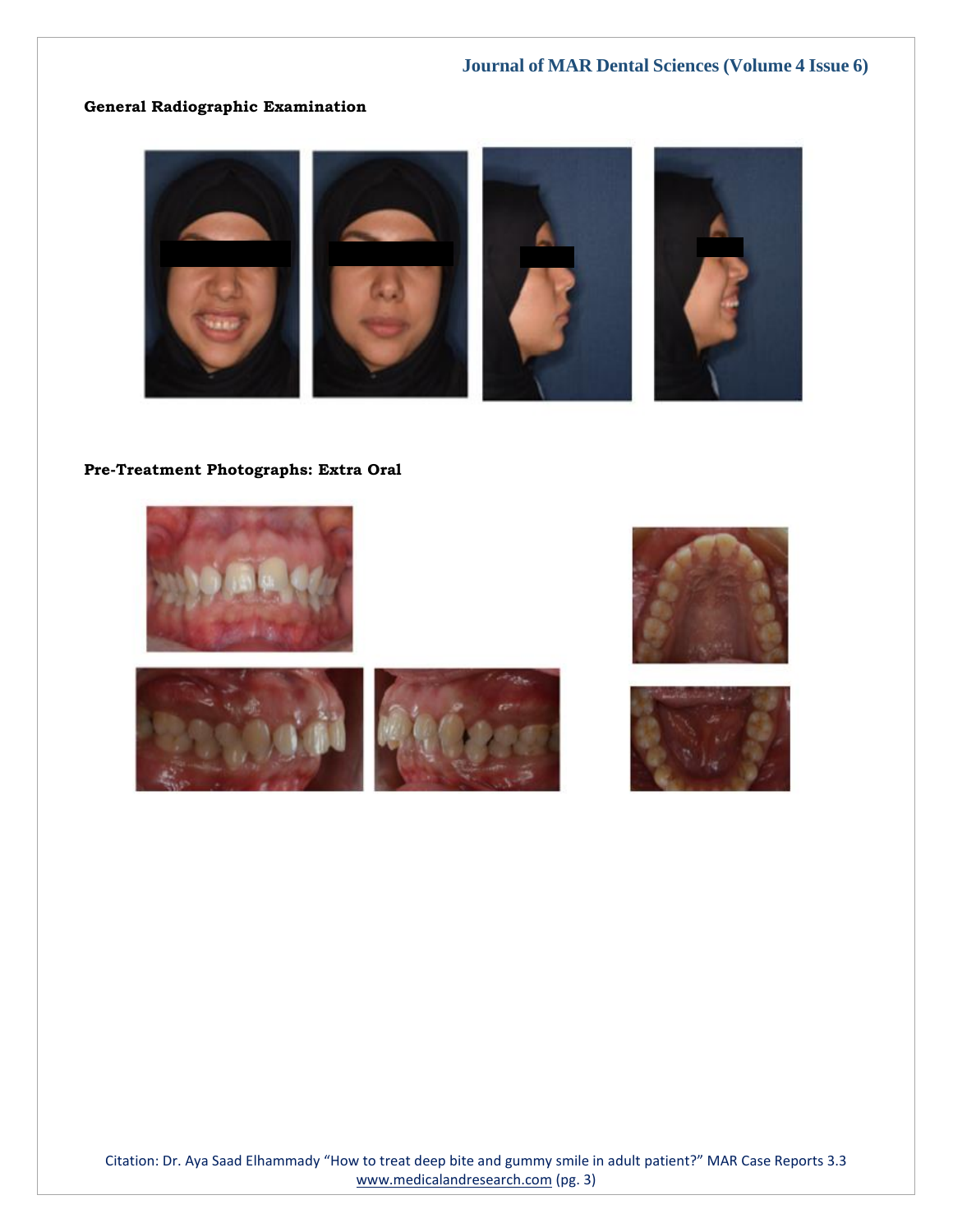#### **Pre-Treatment Photographs: Extra Oral**



**PRE-TREATMENT RADIOGRAPHS** 





Citation: Dr. Aya Saad Elhammady "How to treat deep bite and gummy smile in adult patient?" MAR Case Reports 3.3 [www.medicalandresearch.com](http://www.medicalandresearch.com/) (pg. 4)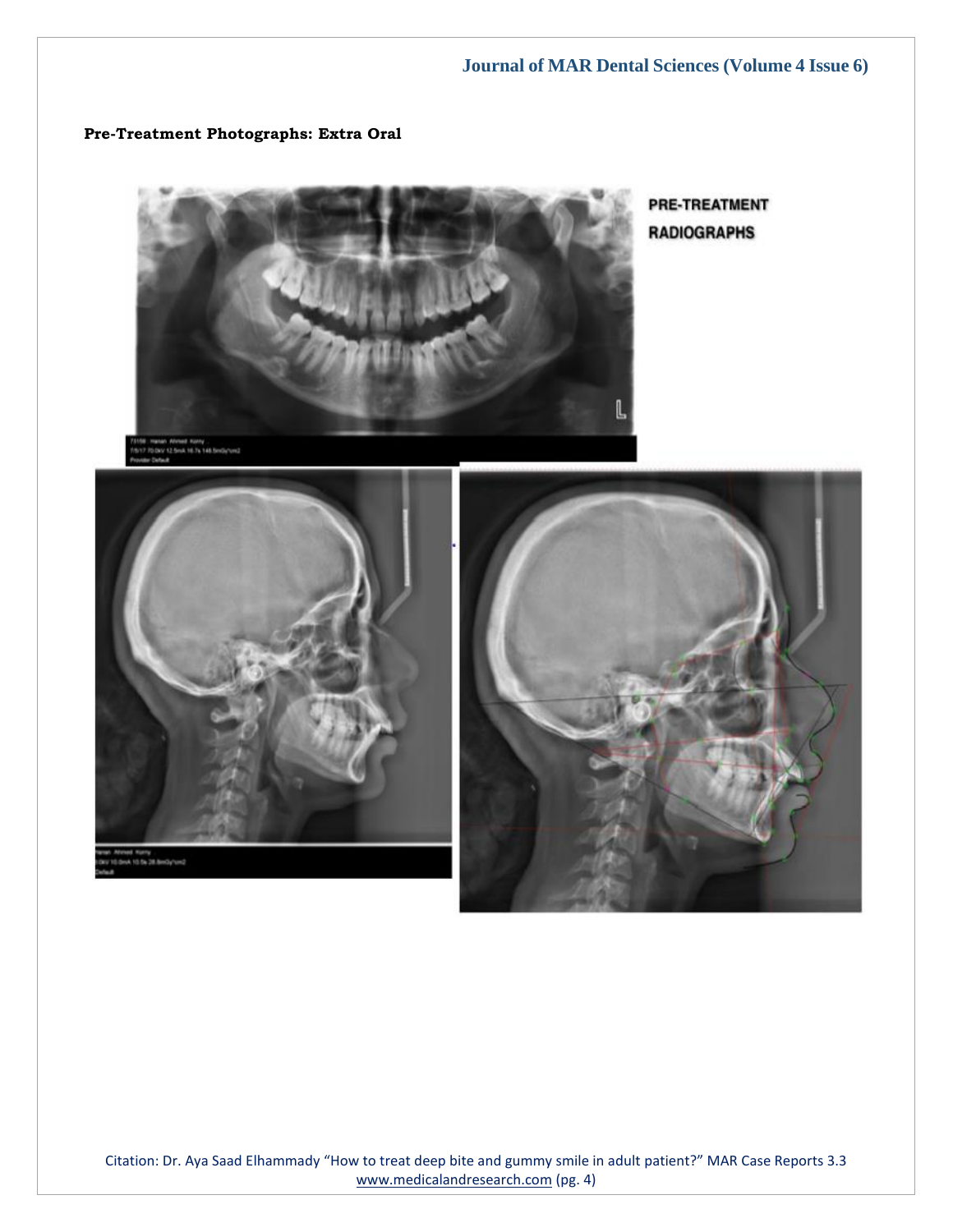| E-IREAIMENT CEPHALOMETRIC ANALYSIS |       |                    |
|------------------------------------|-------|--------------------|
| Variable                           | TO    | <b>Normal</b>      |
| SNA                                | 84    | $82^\circ \pm 3$   |
| SNB                                | 75    | $79^\circ \pm 3$   |
| ANB                                | 9     | $3^\circ \pm 1$    |
| SN to maxillary plane              | 20.6  | $8^\circ \pm 3$    |
| Wits appraisal                     | 7.7   | $0 \pm 1.77$ mm    |
| Upper incisor to maxillary plane   | 121   | $108^\circ \pm 5$  |
| Lower incisor to mandibular plan   | 95    | $92^\circ \pm 5$   |
| Interincisal angle                 | 113   | $133^\circ \pm 10$ |
| <b>MMPA</b>                        | 30    | $27^\circ \pm 5$   |
| Face height ratio                  | 66.3% | 55%±2%             |
| Lower incisor to APo line          | 7.6mm | $0-2$ mm           |
| Nasolabial angle                   | 90    | $102^{\circ}$ ±8   |

| PRE-TREATMENT CEPHALOMETRIC ANALYSIS |  |
|--------------------------------------|--|
|--------------------------------------|--|

Citation: Dr. Aya Saad Elhammady "How to treat deep bite and gummy smile in adult patient?" MAR Case Reports 3.3 [www.medicalandresearch.com](http://www.medicalandresearch.com/) (pg. 5)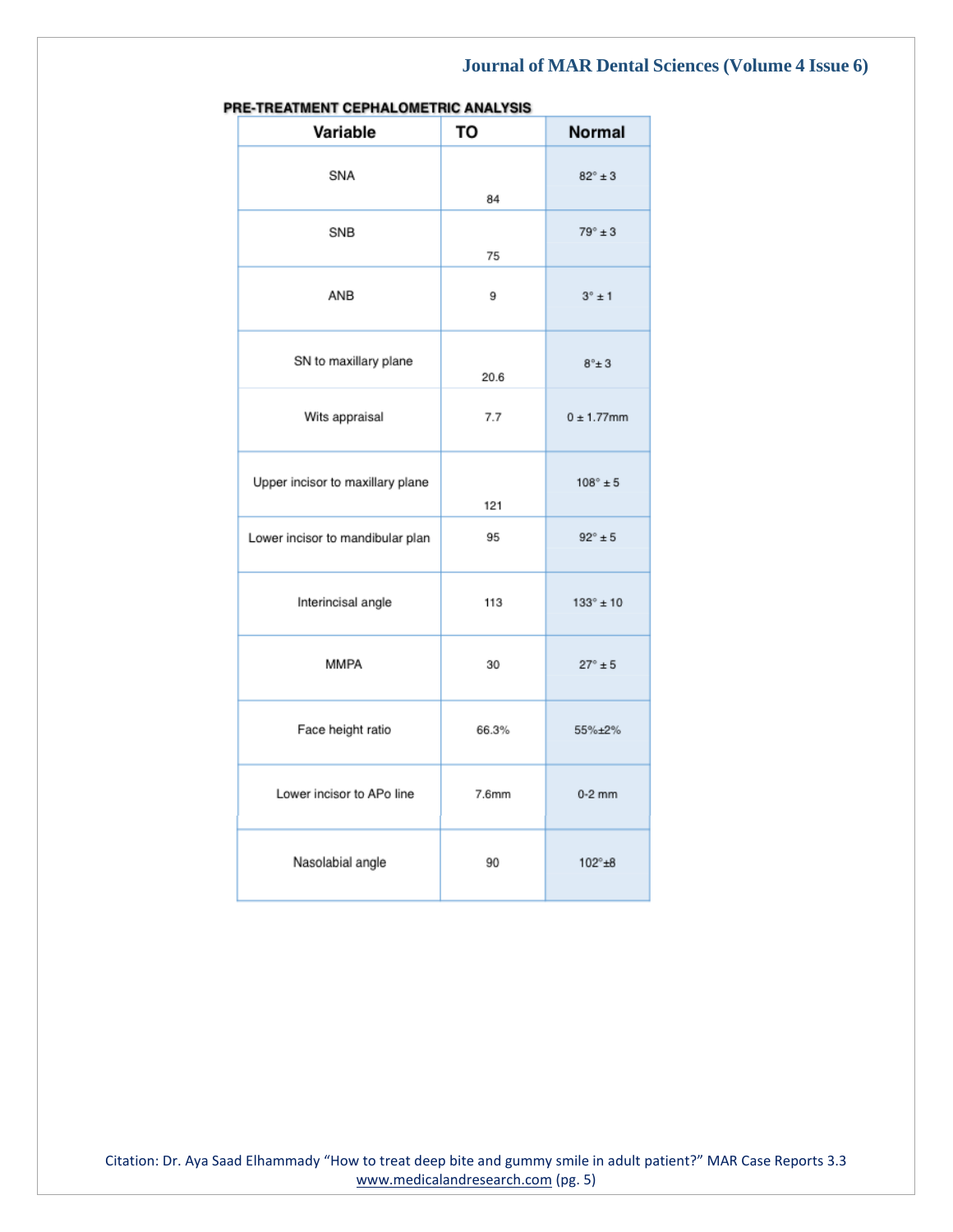| <b>Treatment Plan</b> |                                                                                                                                                                                                                                                                                                                                                |  |
|-----------------------|------------------------------------------------------------------------------------------------------------------------------------------------------------------------------------------------------------------------------------------------------------------------------------------------------------------------------------------------|--|
| Summary               | HA is to receive orthodontic treatment using<br>preedgewise fixed appliance with 0.22*0.28 slot Roth<br>prescriptions<br><b>Extractions :non extraction case</b><br>Retention :upper and lower fixed retainer placed on<br>lingual surface of upper and lower teeth extending<br>fromUL3 to UR3 and LL3 and LR3 with vacuum formed<br>retainer |  |
| <b>Extractions</b>    | Upper: none<br>Lower: none                                                                                                                                                                                                                                                                                                                     |  |
| Bond-ups              | Upper: upper teeth from 6 to 6<br>Lower: lower teeth from 6 to 6<br>Timing of Upper and Lower arch bond-up:<br>Bonding of upper arch ahead of lower arch by 3 months<br>due to increased overbite by 65%                                                                                                                                       |  |
| Retention             | upper and lower fixed retainer placed on lingual<br>surface of upper and lower teeth extending fromUL3<br>to UR3 and LL3 and LR3 with vacuum formed retainer                                                                                                                                                                                   |  |

#### **Starting Photos:**

We bond upper arch from UL6 to LL6 and we place the bracket in differential reposition places more incisal in aid to allow the anterior teeth to intrude and decrease the gummy smile patient complains from

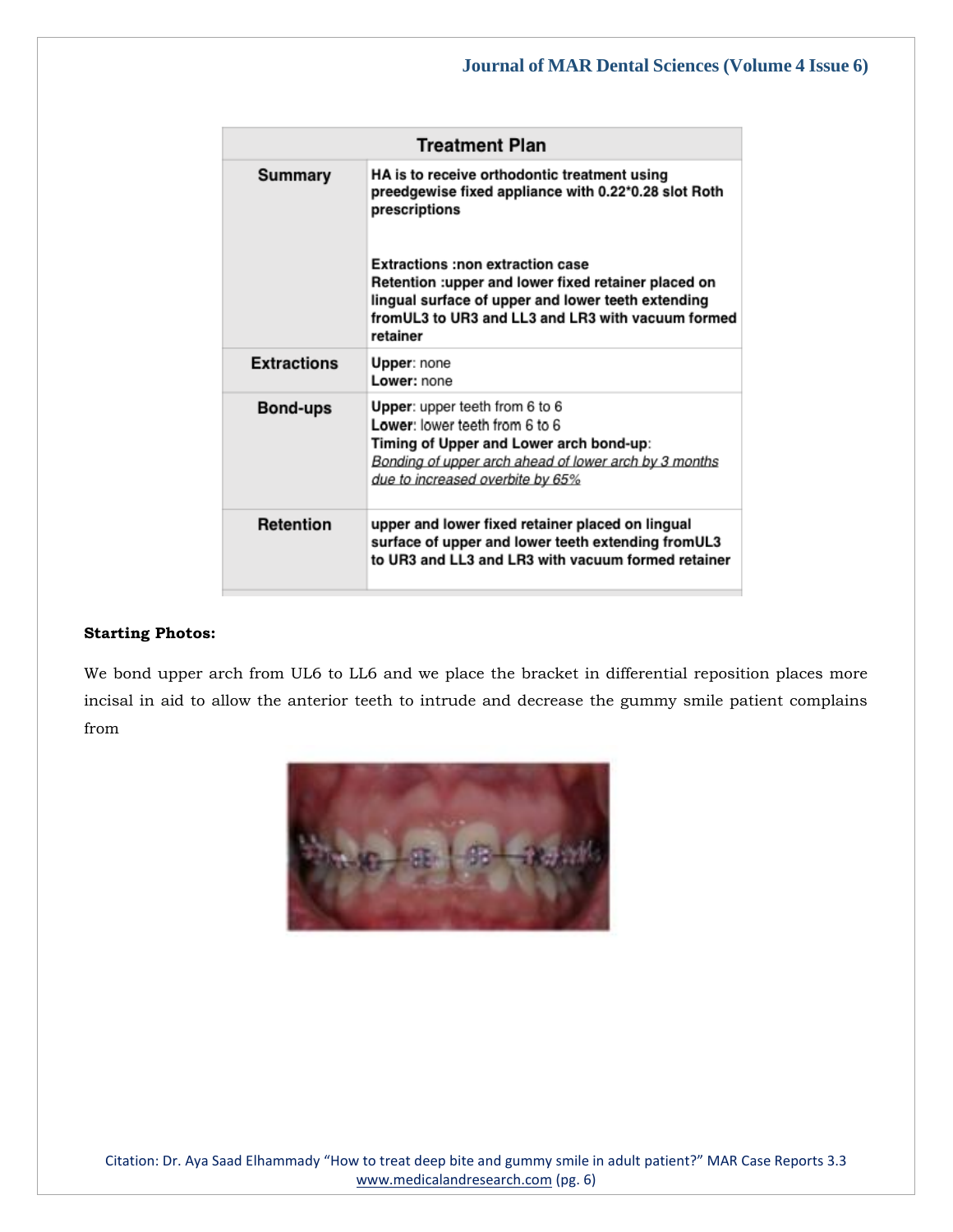#### **After 3 Months**

Bonding lower arch from LL6 to LR6 and using early elastic technique to decrease the overbite by extrusion of molar and procline lower incisors and retrocline upper incisors as well as helping in closing spaces in upper arch



#### **MID Photo:**

After reaching heavy arch wire 19\*25 and ligation all the teeth and place Elastomeric chain in aid to close all the spaces in both arches, before debonding and Retention phase patient complain from gummy smile so we perform gingivectomy.









Citation: Dr. Aya Saad Elhammady "How to treat deep bite and gummy smile in adult patient?" MAR Case Reports 3.3 [www.medicalandresearch.com](http://www.medicalandresearch.com/) (pg. 7)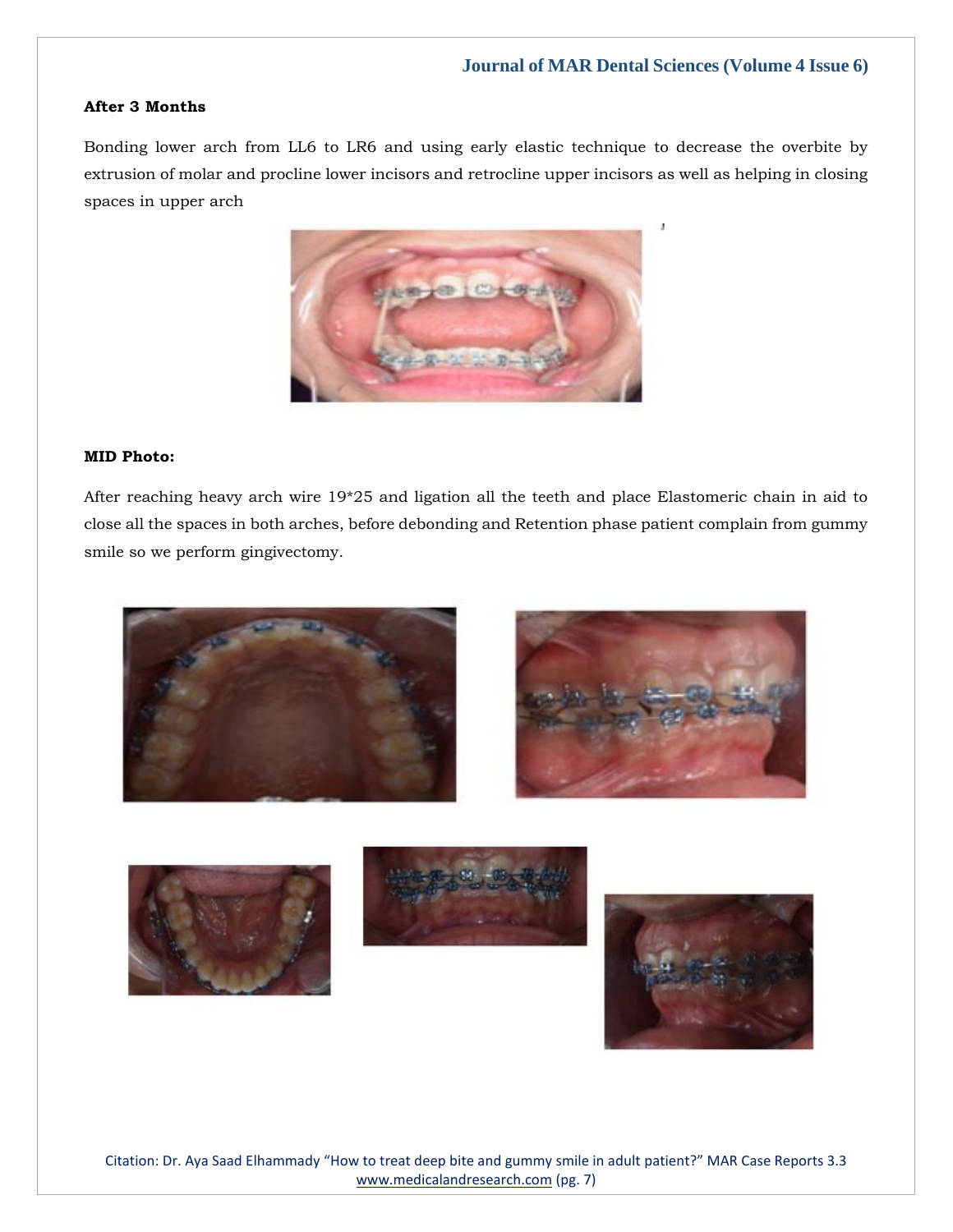## **Gingivectomy Step**







Citation: Dr. Aya Saad Elhammady "How to treat deep bite and gummy smile in adult patient?" MAR Case Reports 3.3 [www.medicalandresearch.com](http://www.medicalandresearch.com/) (pg. 8)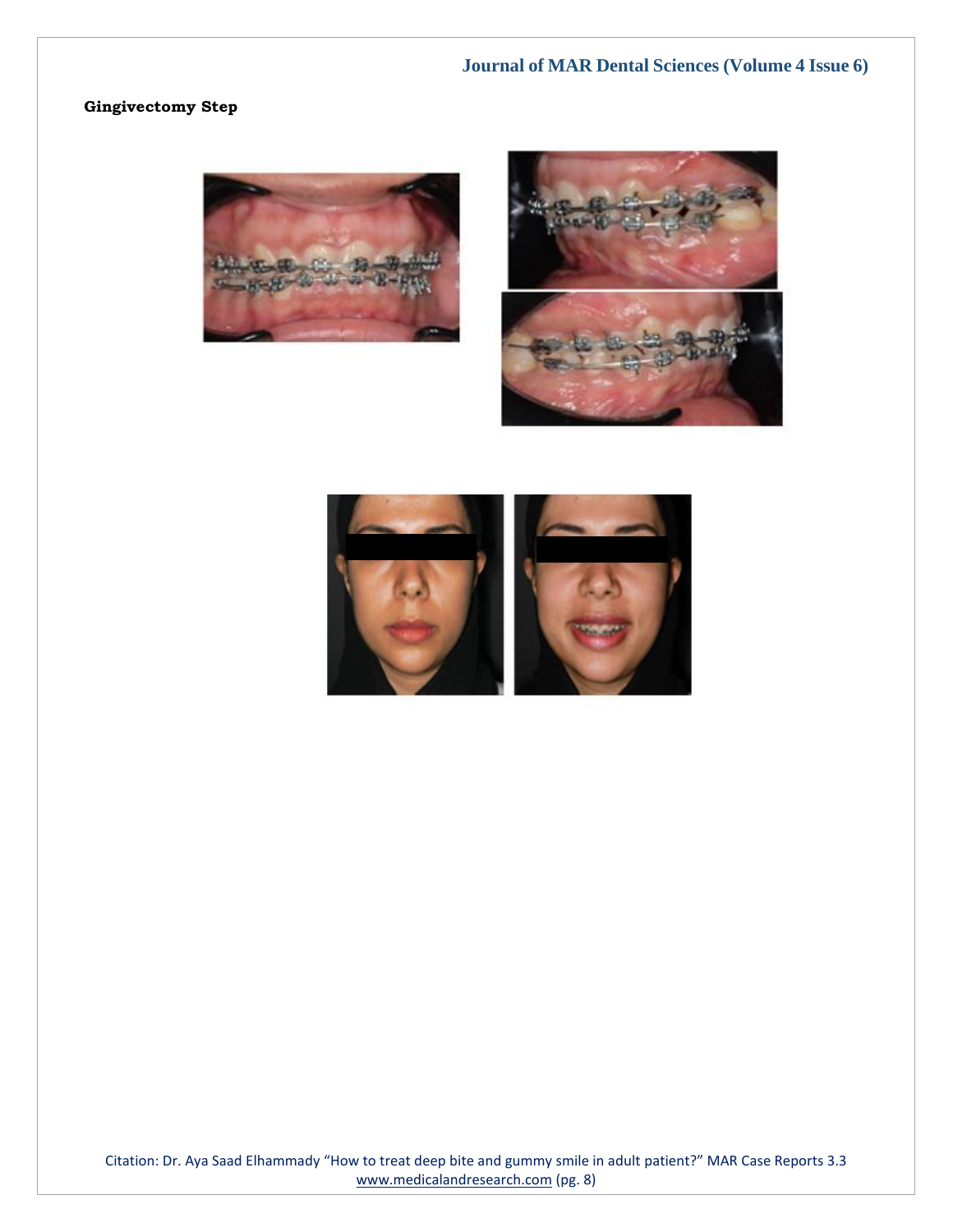







# After debonding:

















Citation: Dr. Aya Saad Elhammady "How to treat deep bite and gummy smile in adult patient?" MAR Case Reports 3.3 [www.medicalandresearch.com](http://www.medicalandresearch.com/) (pg. 9)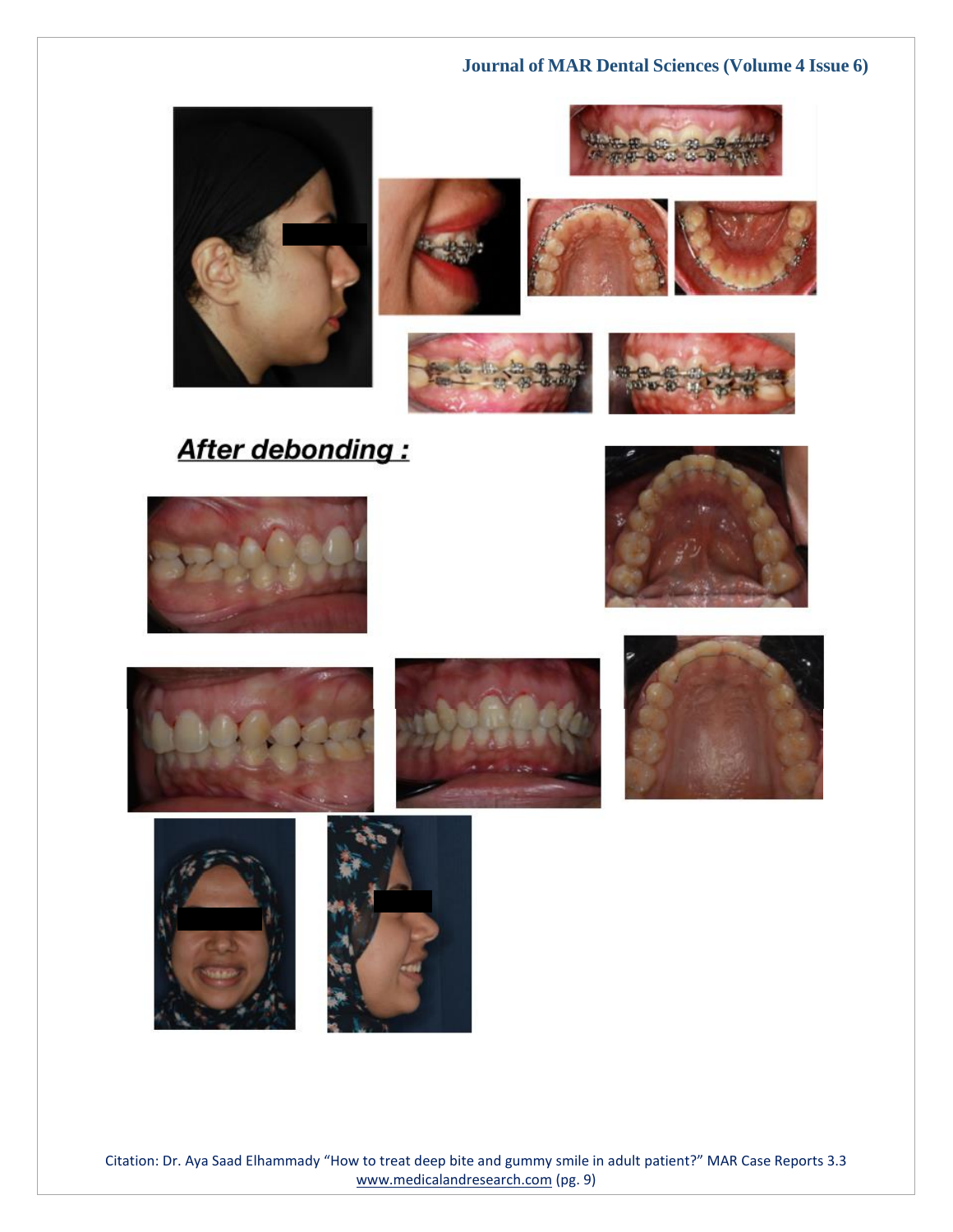| Variable                         | TO   | <b>Normal</b>        |
|----------------------------------|------|----------------------|
| SNA                              | 84   | $82^\circ \pm 3$     |
| <b>SNB</b>                       | 75   | $79^\circ \pm 3$     |
| <b>ANB</b>                       | 9    | $3^\circ \pm 1$      |
| SN to maxillary plane            | 20.6 | $8^\circ \pm 3$      |
| Wits appraisal                   | 7.7  | $0 \pm 1.77$ mm      |
| Upper incisor to maxillary plane | 106  | $108^\circ \pm 5$    |
| Lower incisor to mandibular plan | 114  | $92^\circ \pm 5$     |
| Interincisal angle               | 114  | $133^{\circ} \pm 10$ |
| <b>MMPA</b>                      | 27   | $27^\circ \pm 5$     |
| Face height ratio                | 59"% | 55%±2%               |
| Lower incisor to APo line        | 5mm  | $0-2$ mm             |
| Nasolabial angle                 | 90   | $102^{\circ}$ ±8     |

# Post treatment radiographs:

Citation: Dr. Aya Saad Elhammady "How to treat deep bite and gummy smile in adult patient?" MAR Case Reports 3.3 [www.medicalandresearch.com](http://www.medicalandresearch.com/) (pg. 10)